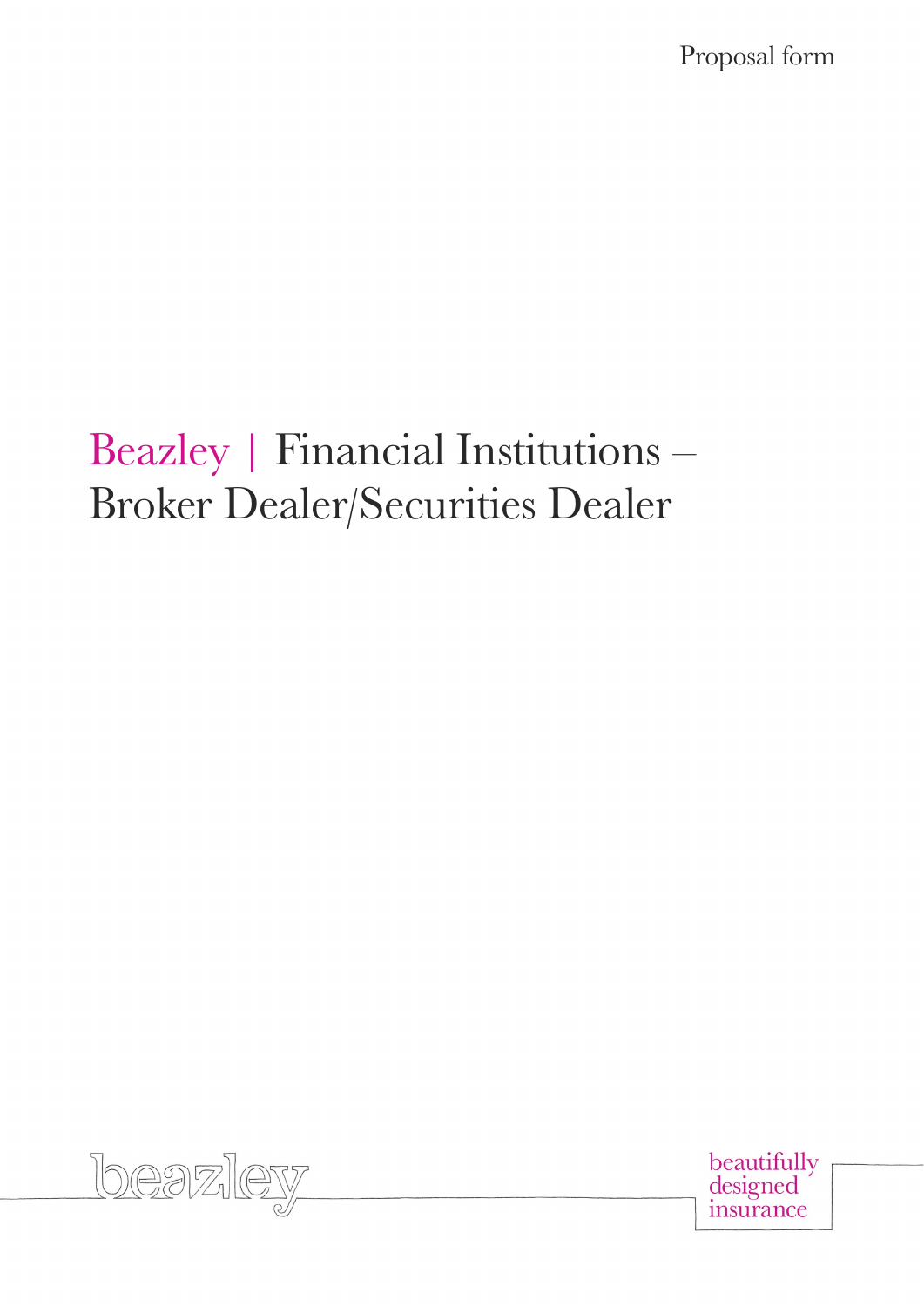Please provide with this proposal form the most recent copies of the following documents:

- Proposer's audited annual report and accounts
- Organisation structure chart
- Biographies of the principal directors
- Trade error log
- Any supplementary information which is material to the response of the questions

#### Proposer information

- 1. Name of the Proposer:
- 2. Principal address:
- 3. Website address:
- 4. Date of establishment: dd/mm/yyyy / / / /
- 5. a. Are there any shareholders who own more than 10% of the issued shares in the Proposer? Yes No
	- b. If 'Yes', please provide details of the shareholders and the percentage of shares held:
- 6. Please state the total number of employees and offices in each location:

|                            | <b>Employees</b> | <b>Offices</b> |
|----------------------------|------------------|----------------|
| Africa                     |                  |                |
| <b>Arab States</b>         |                  |                |
| Asia                       |                  |                |
| Canada                     |                  |                |
| Caribbean                  |                  |                |
| Central and Eastern Europe |                  |                |
| South America              |                  |                |
| Rest of World              |                  |                |
| Western Europe             |                  |                |
| UK                         |                  |                |
| <b>USA</b>                 |                  |                |
| <b>Total</b>               |                  |                |

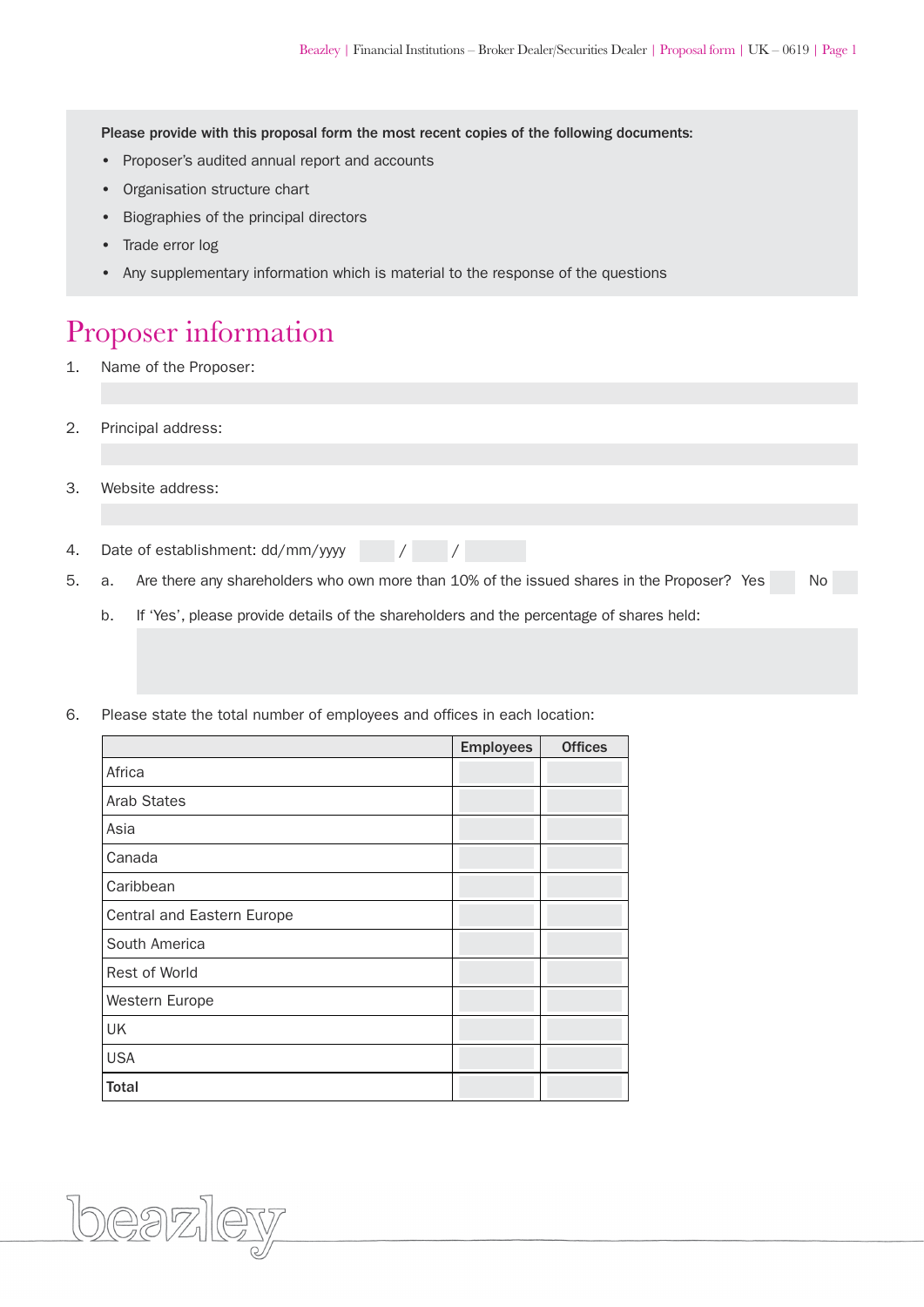# **Activities**

- 7. Please state the total revenue figure from the Proposer's last audited financial statement:
- 8. Please state the percentage split of revenue:

| Proprietary trading | %    | Executionary | %    | Retail        | % |
|---------------------|------|--------------|------|---------------|---|
| Third party trading | %    | Advisory     | %    | Institutional | % |
| <b>Total</b>        | 100% | Total        | 100% | Other         | % |

| Retail        | %    |
|---------------|------|
| Institutional | %    |
| Other         | %    |
| Total         | 100% |

9. Please state the percentage split of third party fee income:

|                                      | Percentage split |   |
|--------------------------------------|------------------|---|
| Commodities                          |                  | % |
| Cryptocurrencies                     |                  | % |
| Debt instruments                     |                  | % |
| Derivative instruments – hedging     |                  | % |
| Derivative instruments – speculative |                  | % |
| <b>Emerging markets</b>              |                  | % |
| Foreign exchange                     |                  | % |
| Listed securities                    |                  | % |
| Real Estate / Property               |                  | % |
| Unlisted securities                  |                  | % |
| Other                                |                  | % |
| Total                                | 100%             |   |

Please provide details of 'Other' revenue producing activities:

- 10. Please state the average daily trading volume:
- 11. Please state the average trade size in the last 12 months:
- 12. Please state the largest trade size in the last 12 months:

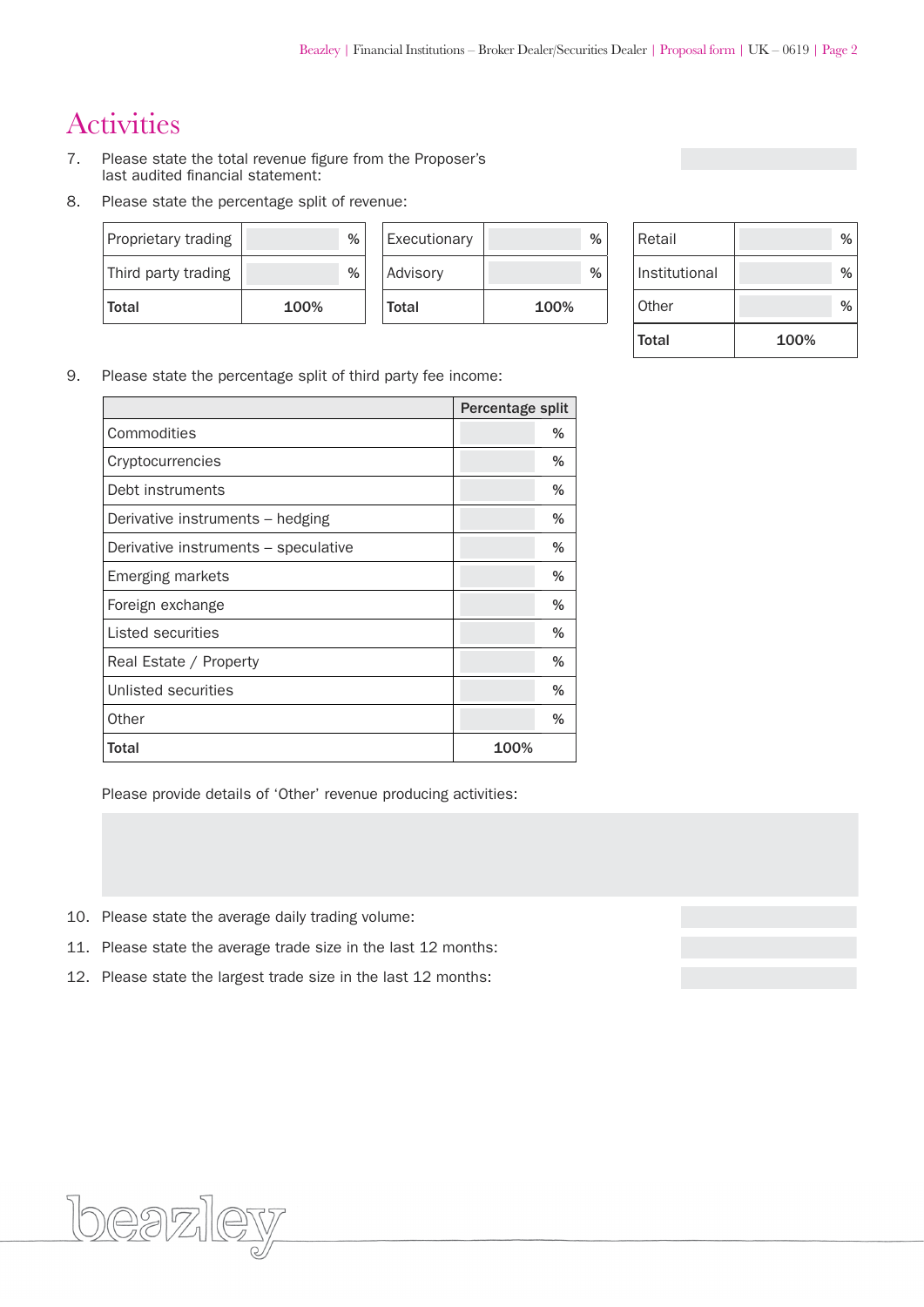# Trading controls

| 13. Does the Proposer have regularly reviewed and updated controls and procedures in place to |
|-----------------------------------------------------------------------------------------------|
| ensure the following:                                                                         |

| а. | accuracy of transactions                                                 | Yes | No. |  |
|----|--------------------------------------------------------------------------|-----|-----|--|
| b. | trading limits are adhered to and monitored independently                | Yes | No. |  |
| C. | segregation between front and back office functions                      | Yes | No. |  |
| d. | recognition of any material trading losses within a reasonable timeframe | Yes | No. |  |
| е. | breaches are identified immediately                                      | Yes | No. |  |
|    | unauthorised trading or trade errors are detected immediately            | Yes | No. |  |
|    |                                                                          |     |     |  |

If 'No', to any of the above, please explain:

| 14. Are all trading counter-parties independently monitored and approved for | Yes | No  |
|------------------------------------------------------------------------------|-----|-----|
| credit worthiness and limits on at least a monthly basis?                    |     |     |
| 15. Are all trades entered immediately?                                      | Yes | No. |
| If 'No', please state the time frame:                                        |     |     |

| 16. Do you allow remote trading?          | Yes i | No |
|-------------------------------------------|-------|----|
| If 'Yes', please provide control details: |       |    |

|     |                                                                                                   | 17. Are all trade confirmations (counter-party side) independent from the trading function? | Yes        | No.       |
|-----|---------------------------------------------------------------------------------------------------|---------------------------------------------------------------------------------------------|------------|-----------|
|     | 18. Is back office confirmation of trades with counter-parties done on the same day as the trade? | Yes                                                                                         | No.        |           |
|     | 19. How often are trading records reconciled?                                                     |                                                                                             |            |           |
|     | 20. Does the Proposer's system monitor for any unusual trading activity?                          | Yes                                                                                         | No.        |           |
|     | 21. Are all trading conversations recorded?                                                       | Yes                                                                                         | <b>No</b>  |           |
| 22. | Do you offer on-line trading?                                                                     | Yes                                                                                         | <b>No</b>  |           |
|     | If 'Yes',                                                                                         |                                                                                             |            |           |
|     | a.                                                                                                | are all transactions recorded?                                                              | <b>Yes</b> | No.       |
|     | b.                                                                                                | how long are records maintained?                                                            |            |           |
|     | c.                                                                                                | have you implemented multi-factor security authentication for each account?                 | Yes        | <b>No</b> |

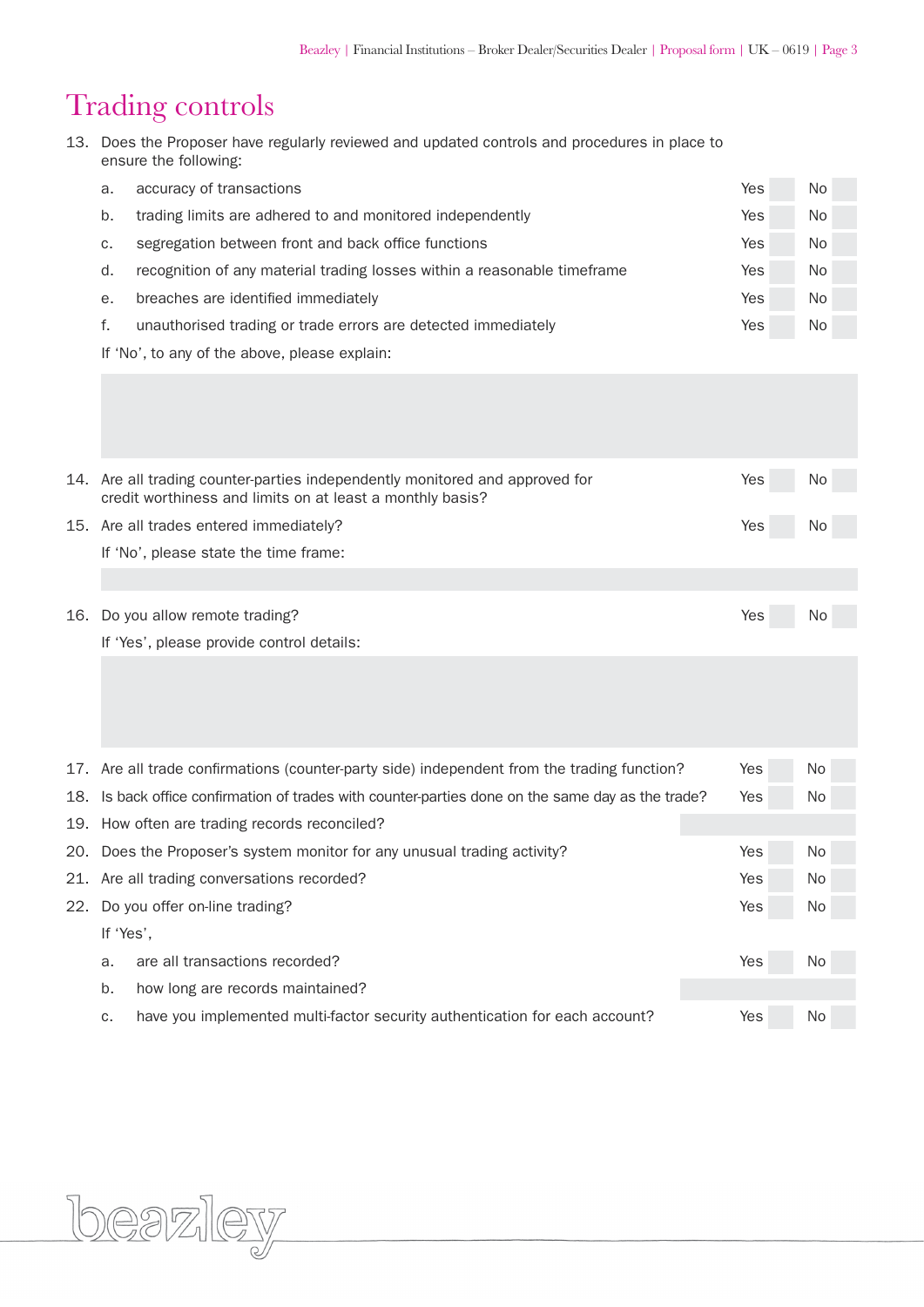23. Does the Proposer's computer system automatically identify & reject (or highlight) a transaction that does not involve:

| a. | an approved counterparty?                                                                                                      | Yes | No. |  |  |
|----|--------------------------------------------------------------------------------------------------------------------------------|-----|-----|--|--|
| b. | an approved product line?                                                                                                      | Yes | No. |  |  |
| C. | an approved authority levels?                                                                                                  | Yes | No. |  |  |
|    | 24. Does the Proposer maintain a written authorisation file for each trader that specifies<br>limit, product and counterparty? |     |     |  |  |
|    | 25. Does your system automatically reject any trades which are outside of a trader's authority?                                | Yes | No. |  |  |
|    | 26. Has the Proposer received any complaints in the last 24 months?                                                            | Yes | No. |  |  |
|    | If 'Yes', please provide details:                                                                                              |     |     |  |  |
|    |                                                                                                                                |     |     |  |  |

## Risk management

|  | 27. a. Is there an agreed internal audit plan?                         | Yes | No        |
|--|------------------------------------------------------------------------|-----|-----------|
|  | Have all material recommendations arising from the internal audit plan | Yes | <b>No</b> |
|  | been implemented?                                                      |     |           |

If 'No', to either of the above, please provide details:

| 28. a. |  |  |  |  |  |  |  |  | Please state the name of the external audit company used: |  |
|--------|--|--|--|--|--|--|--|--|-----------------------------------------------------------|--|
|--------|--|--|--|--|--|--|--|--|-----------------------------------------------------------|--|

|  | Have all recommendations made by the external audit company been implemented? | Yes | No. |  |
|--|-------------------------------------------------------------------------------|-----|-----|--|
|  | If 'No', please provide details:                                              |     |     |  |

- 29. a. Please state the Proposer's primary regulator:
	- b. When was the Proposer's most recent regulatory review?
	- c. Have all recommendations arising from the most recent regulatory review Yes Yes No been implemented? If 'No', please provide details:

<u>DEAZ</u>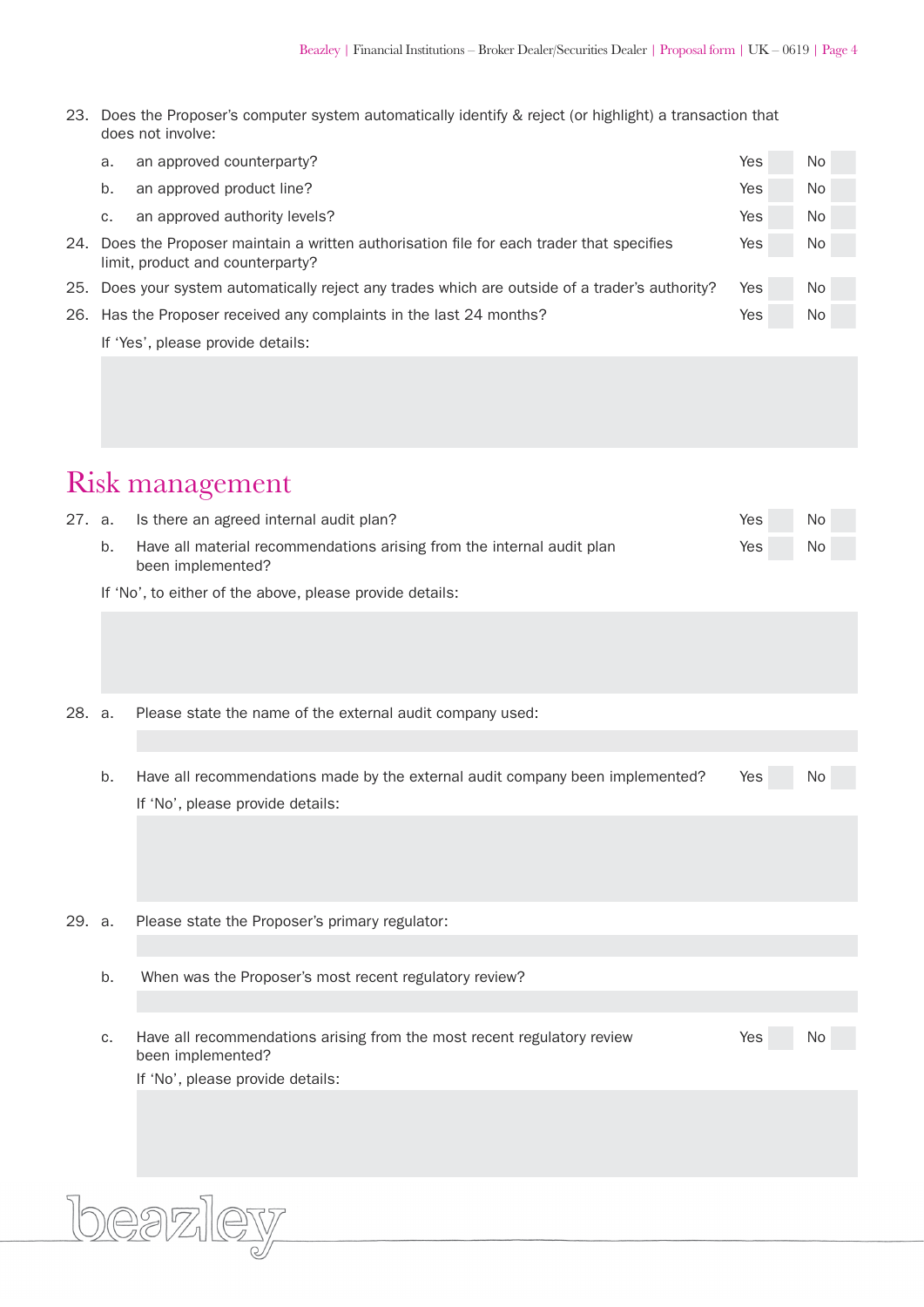| 30. Does the Proposer have compliance procedures to ensure all staff comply with<br>the regulatory rules, principles, codes and guidelines?          | Yes | No. |
|------------------------------------------------------------------------------------------------------------------------------------------------------|-----|-----|
| 31. Are all new services and products subject to an approval process that includes sign off<br>from the business unit manager, compliance and legal? | Yes | No. |
| 32. Does the Proposer have a business continuity plan that is regularly reviewed,<br>updated and tested?                                             | Yes | No. |
| 33. Is there an IT cyber security plan in place that is regularly reviewed, updated and tested?                                                      | Yes | No. |
| 34. Are the duties of each employee arranged so that no one employee is permitted to<br>control any transaction from commencement to completion?     | Yes | No. |
| 35. Is there a social engineering fraud risk management strategy in place?                                                                           | Yes | No. |
| If 'No', to questions 30 to 35, please explain:                                                                                                      |     |     |
|                                                                                                                                                      |     |     |

### Claims information

#### 36. Please read the following statements and confirm as indicated below:

- a. No claim, proceeding or demand has been made or brought against the Proposer or any of its directors, officers or employees in the last five years (whether insured or not);
- b. The Proposer or any of its directors, officers or employees have not been the subject of any regulatory, administrative or governmental investigation in the last five years (whether insured or not);
- c. No crime losses have been sustained by the Proposer in the last five years (whether insured or not);
- d. The Proposer, after enquiry, is not aware of any act, error, omission, event, circumstance or incident which may give rise to a claim, proceeding or demand or any regulatory, administrative or governmental investigation or crime loss.

All the statements above are true and accurate: The No of No of No of No of No of No of No of No of No of No of No of No of No of No of No of No of No of No of No of No of No of No of No of No of No of No of No of No of No

If 'No', please provide details below or on a separate sheet: